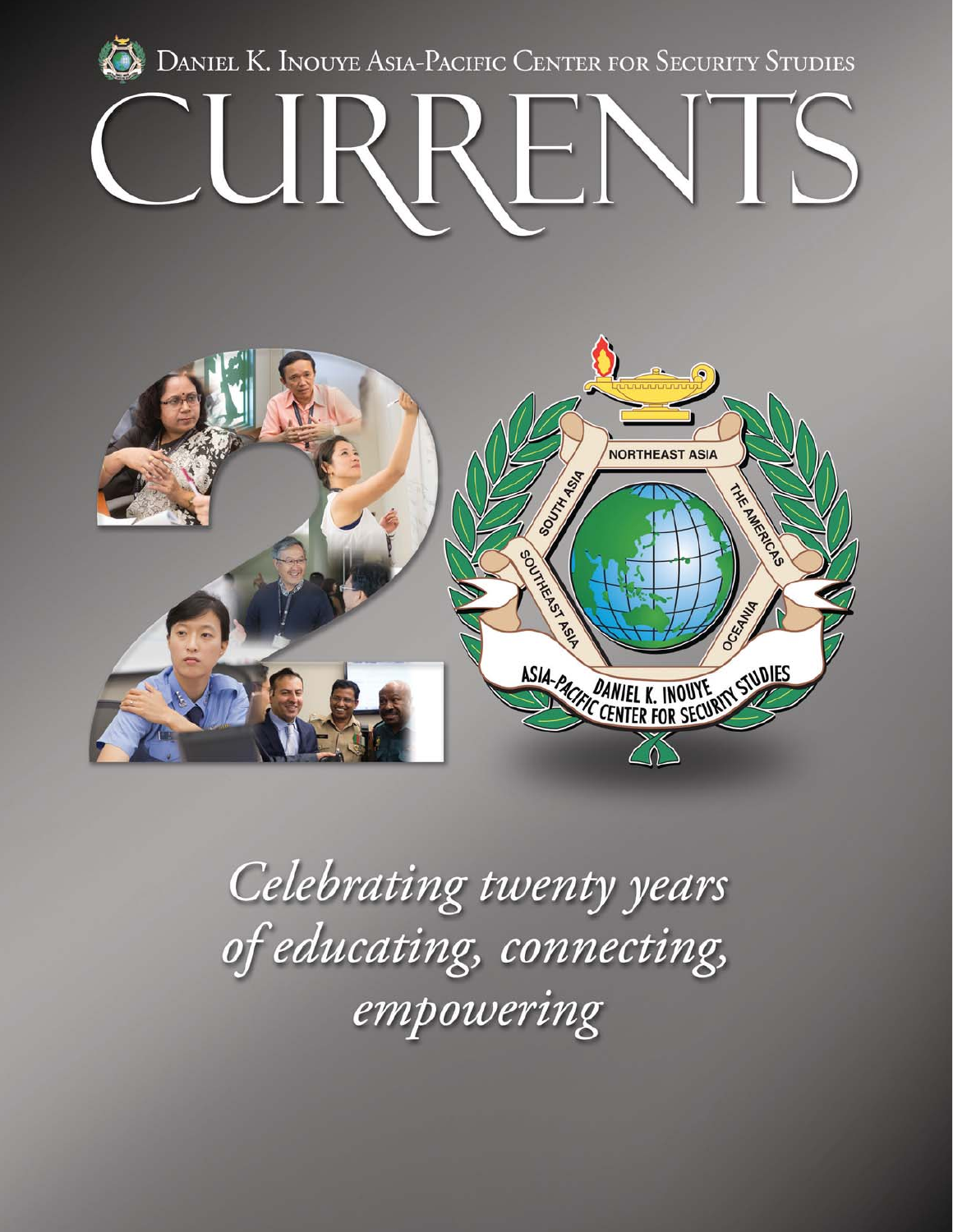

# CURRENTS Fall 2015

**Vol. 26 Covers May - October 2015**



### **Center honors U.S. statesman**

*As a major part of its 20th Anniversary celebration Oct. 6, the Daniel K.*  Inouye Asia-Pacific Center for Security Studies paid tribute to the late U.S. Senator Daniel K. Inouye, whose name the Center has taken on as part of *its formal moniker.* The Center honored the senator for his distinguished service as an international statesman, and for his predominant role in *Iounding the security education institution in the interest of promoting* dialogue among the Asia-Pacific's security practitioners. DKI APCSS *made the senator and the Center's efforts to build collaboration among* Asia-Pacific nations the focus of its 20th Anniversary commemoration spotlighted on pages 16-21.

#### **FEATURES**

20th Anniversary and renaming ceremony ..............14-19 Alumni excel in applying DKI APCSS education.......24-25

#### Courses

| Comprehensive Crisis Management  8-9            |  |
|-------------------------------------------------|--|
| Asia-Pacific Orientation Course  10-11          |  |
| Transnational Security Cooperation 12           |  |
| Senior Asia-Pacific Orientation Course  13      |  |
| Comprehensive Security Responses to Terrorism38 |  |

#### **WORKSHOPS**

| Analyzing transnational migration evolution 20-21    |
|------------------------------------------------------|
| Addressing Asia-Pacific states' Arctic interests  22 |
| Engaging Thailand's National Security Council 23     |

#### Alumni Connections

#### In every issue

*Currents* magazine is an unofficial publication produced biannually by the Daniel K. Inouye Asia-Pacific Center for Security Studies Public Affairs Office. This publication is for DKI APCSS employees, alumni, Fellows, future Fellows and friends of the Center. It is available online at www. apcss.org. We use the Associated Press Style Guide when abbreviating ranks, regardless of individual service style. Contents are not necessarily the official views of, or endorsed by, the U.S. Government or the U.S. Department of Defense.

#### **Contact Information**:

Questions or comments can be addressed by phone (808) 971-8916 or emailed to pao@apcss. org. Our mailing address is Daniel K. Inouye Asia-Pacific Center for Security Studies, Public Affairs Office, 2058 Maluhia Road, Honolulu, HI 96815